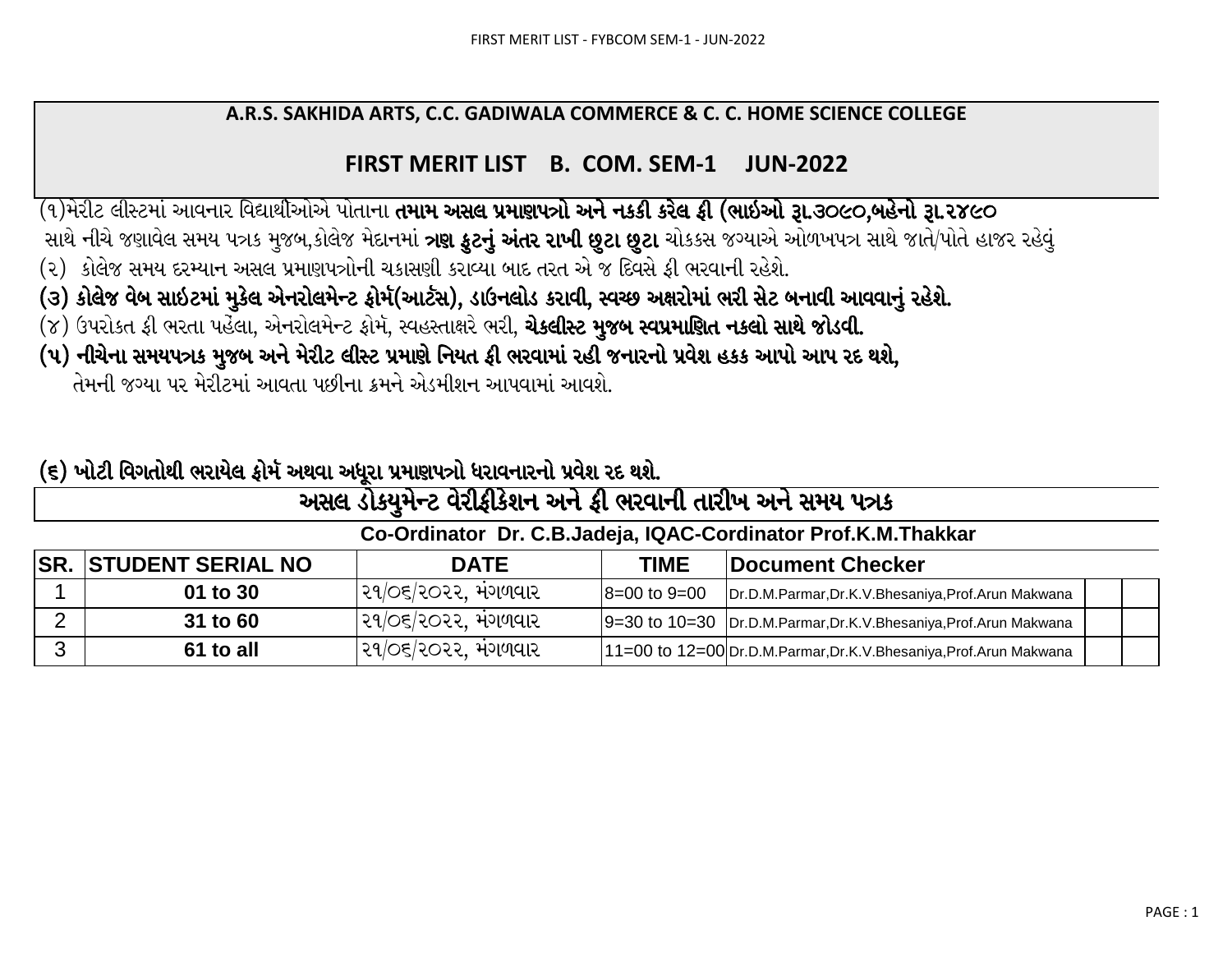| <b>SR</b>                            | <b>MERIT</b>   | Form.          | <b>Student Name</b> | <b>Father Name</b>       | <b>Surname</b> |                |              |            |           |                   |      | Ge Categor Sub   Hs   Hsc_o   Hsc_t   Hsc_percent | Comp_1         | Mai   | Ss             |
|--------------------------------------|----------------|----------------|---------------------|--------------------------|----------------|----------------|--------------|------------|-----------|-------------------|------|---------------------------------------------------|----------------|-------|----------------|
| <b>NO</b>                            | <b>NO</b>      | <b>No</b>      |                     |                          |                | nd             | $\mathbf{V}$ |            |           | cat   c_   btain_ | otal | age                                               |                | $n_1$ | $\overline{2}$ |
| <b>OPEN - BOYS &amp; GIRLS MERIT</b> |                |                |                     |                          |                |                |              |            |           |                   |      |                                                   |                |       |                |
| 1                                    |                | 1              | <b>DEVYANIBA</b>    | <b>VIKRAMSIN</b>         | <b>ZALA</b>    | F <sub>1</sub> | Gene Nil     |            | $\vert$ 1 | 621               | 700  | 88.71                                             | <b>ACCOUNT</b> |       |                |
| $\overline{2}$                       | $\overline{2}$ | $\overline{2}$ | <b>RAKESH</b>       | <b>LAKHAMAN</b>          | <b>GOHIL</b>   |                | M OBC        | <b>Nil</b> | $\vert$ 1 | 601               | 700  | 85.86                                             | <b>ACCOUNT</b> |       |                |
| 3                                    | 3              | 3              | <b>VISHAL</b>       | <b>HEMUBHAI</b>          | <b>DHARAJI</b> |                | MOBC         | Sp 1       |           | 596               | 700  | 85.14                                             | <b>ACCOUNT</b> |       |                |
| 4                                    | 4              | $\overline{4}$ | <b>ASHRAF</b>       | <b>AKBARBHAI</b>         | <b>VADDARI</b> |                | M Gene Nil 1 |            |           | 589               | 700  | 84.14                                             | <b>ACCOUNT</b> |       |                |
| 5                                    | 5              | 5              | <b>KANJIBHAI</b>    | <b>GHANSHYA</b>          | <b>GOHIL</b>   | M l            | Gene Nil     |            | $\vert$ 1 | 586               | 700  | 83.71                                             | <b>ACCOUNT</b> |       |                |
| 6                                    | 6              | 6              | <b>JAYABEN</b>      | <b>KUKABHAI</b>          | <b>DHARAJI</b> |                | $F$ OBC      | <b>Nil</b> | $\vert$ 1 | 586               | 700  | 83.71                                             | <b>ACCOUNT</b> |       |                |
| $\overline{7}$                       | $\overline{7}$ | $\overline{7}$ | <b>NAYAN</b>        | <b>GHANSHAY</b>          | <b>CHAUHA</b>  | <b>M</b>       | <b>OBC</b>   | <b>Nil</b> | $\vert$ 1 | 579               | 700  | 82.71                                             | <b>ACCOUNT</b> |       |                |
| 8                                    | 8              | 8              | <b>HARDIKBHAI</b>   | <b>BAKULBHAI</b>         | <b>METALIY</b> |                | MOBC         | <b>Nil</b> | $\vert$ 1 | 576               | 700  | 82.29                                             | <b>ACCOUNT</b> |       |                |
| 9                                    | 9              | 9              | <b>NILESHKUMAR</b>  | <b>TALSHIBHAI</b>        | <b>DHARAJI</b> |                | M OBC        | <b>Nil</b> | $\vert$ 1 | 572               | 700  | 81.71                                             | <b>ACCOUNT</b> |       |                |
| 10                                   | 10             | 10             | <b>PRAVINBHAI</b>   | <b>RASIKBHAI</b>         | ROJASAR MI     |                | <b>OBC</b>   | <b>Nil</b> | $\vert$ 1 | 564               | 700  | 80.57                                             | <b>ACCOUNT</b> |       |                |
| 11                                   | 11             | 11             | <b>JAYDEEP</b>      | ARVINDBHA RATHOD         |                |                | MSC          | <b>Nil</b> | $\vert$ 1 | 601               | 750  | 80.13                                             | <b>ACCOUNT</b> |       |                |
| 12                                   | 12             | 12             | <b>NARESHBHAI</b>   | <b>SHANKARB</b>          | <b>SAKODIY</b> |                | M Gene Nil   |            | $\vert$ 1 | 559               | 700  | 79.86                                             | <b>ACCOUNT</b> |       |                |
| 13                                   | 13             | 13             | <b>POOJABA</b>      | <b>PARAKRAM</b>          | <b>RANA</b>    | F <sub>1</sub> | Gene Nil     |            | 1         | 550               | 700  | 78.57                                             | <b>ACCOUNT</b> |       |                |
| 14                                   | 14             | 14             | <b>DIVYARAJSINH</b> | <b>INDRASINH</b>         | <b>ZALA</b>    |                | M Gene Nil   |            | $\vert$ 1 | 545               | 700  | 77.86                                             | <b>ACCOUNT</b> |       |                |
| 15                                   | 15             | 15             | <b>KETANKUMAR</b>   | <b>MUKESHBH</b>          | <b>PARALIY</b> |                | <b>MOBC</b>  | <b>Nil</b> | 1         | 540               | 700  | 77.14                                             | <b>ACCOUNT</b> |       |                |
| 16                                   | 16             | 16             | KALPESHBHAI         | <b>KALUBHAI</b>          | <b>BAVALIY</b> |                | <b>MOBC</b>  | <b>Nil</b> | $\vert$ 1 | 540               | 700  | 77.14                                             | <b>ACCOUNT</b> |       |                |
| 17                                   | 17             | 17             | <b>KARANKUMAR</b>   | <b>BALDEVBH</b>          | <b>ZAMPADI</b> | M              | <b>OBC</b>   | <b>Nil</b> | $\vert$ 1 | 531               | 700  | 75.86                                             | <b>ACCOUNT</b> |       |                |
| 18                                   | 18             | 18             | <b>KISHAN</b>       | <b>NAGARBHAI</b>         | <b>MER</b>     |                | MOBC         | <b>Nil</b> | 1         | 528               | 700  | 75.43                                             | <b>ACCOUNT</b> |       |                |
| 19                                   | 19             | 19             | <b>AJAYBHAI</b>     | <b>BATUKBHAI</b>         | <b>GOSALIY</b> |                | M OBC        | <b>Nil</b> | 1         | 526               | 700  | 75.14                                             | <b>ACCOUNT</b> |       |                |
| 20                                   | 20             | 20             | <b>VISHNUBHAI</b>   | <b>BALDEVBH</b>          | <b>GOHIL</b>   | M              | <b>OBC</b>   | <b>Nil</b> | l 1       | 524               | 700  | 74.86                                             | <b>ACCOUNT</b> |       |                |
| 21                                   | 21             | 21             | <b>SONAL</b>        | <b>HARSHUKH</b>          | <b>BAVALIY</b> | F              | <b>OBC</b>   | <b>Nil</b> | $\vert$ 1 | 522               | 700  | 74.57                                             | <b>ACCOUNT</b> |       |                |
| 22                                   | 22             | 22             | <b>JAYESHBHAI</b>   | <b>DALSUKHB</b>          | <b>DABHI</b>   | M              | <b>OBC</b>   | <b>Nil</b> | $\vert$ 1 | 520               | 700  | 74.29                                             | <b>ACCOUNT</b> |       |                |
| 23                                   | 23             | 23             | <b>DIVYABEN</b>     | <b>MUKESHBH</b>          | <b>LOLADIY</b> | F              | <b>OBC</b>   | <b>Nil</b> | $\vert$ 1 | 519               | 700  | 74.14                                             | <b>ACCOUNT</b> |       |                |
| 24                                   | 24             | 24             | <b>PRADIPBHAI</b>   | <b>SURESHBH   RANGPA</b> |                |                | MOBC         | <b>Nil</b> | $\vert$ 1 | 511               | 700  | 73.00                                             | <b>ACCOUNT</b> |       |                |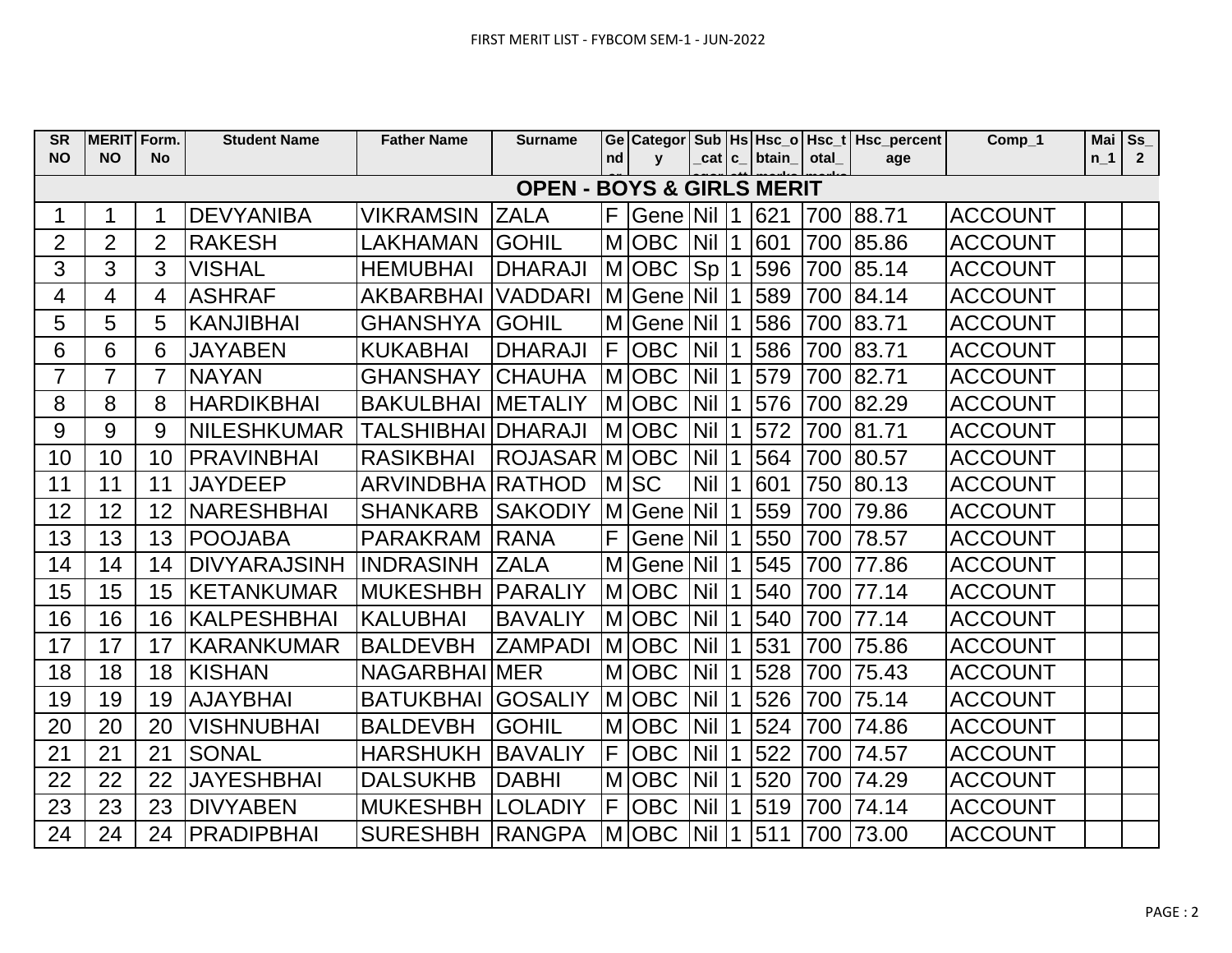| <b>SR</b> | <b>MERIT</b> | Form.     | <b>Student Name</b> | <b>Father Name</b>         | <b>Surname</b>  |                |            |               |             |       |      | Ge Categor Sub   Hs   Hsc_o   Hsc_t   Hsc_percent | $Comp_1$        | Mai   | Ss             |
|-----------|--------------|-----------|---------------------|----------------------------|-----------------|----------------|------------|---------------|-------------|-------|------|---------------------------------------------------|-----------------|-------|----------------|
| <b>NO</b> | <b>NO</b>    | <b>No</b> |                     |                            |                 | nd             | y          | _cat c_       |             | btain | otal | age                                               |                 | $n_1$ | $\overline{2}$ |
| 25        | 25           | 25        | <b>NILAMBEN</b>     | <b>BHARATBH</b>            | <b>GOVINDI</b>  | F              | <b>OBC</b> | $Nil$ 1       |             | 509   | 700  | 72.71                                             | <b>ACCOUNT</b>  |       |                |
| 26        | 26           | 26        | <b>LALJI BHAI</b>   | <b>BECHARBH</b>            | <b>LIMBADIY</b> | IM.            | <b>OBC</b> | Nil 1         |             | 507   | 700  | 72.43                                             | <b>ACCOUNT</b>  |       |                |
| 27        | 27           | 27        | <b>JAYSHREEBA</b>   | <b>MAHENDRA ZALA</b>       |                 | F              | Gene Nil 1 |               |             | 540   | 750  | 72.00                                             | <b>ACCOUNT</b>  |       |                |
| 28        | 28           | 28        | <b>AAKASHBHAI</b>   | <b>RANJITBHAI GOVINDI</b>  |                 | M              | <b>OBC</b> | Nil I         | $\mathbf 1$ | 502   | 700  | 71.71                                             | <b>ACCOUNT</b>  |       |                |
| 29        | 29           | 29        | <b>MANISH</b>       | <b>KIRATBHAI</b>           | <b>DABHI</b>    |                | M OBC      | Nil 1         |             | 491   | 700  | 70.14                                             | <b>ACCOUNT</b>  |       |                |
| 30        | 30           | 30        | <b>AMITBHAI</b>     | <b>KESHABHAI</b>           | <b>DHARAJE</b>  |                | MOBC       | <b>Nil 11</b> |             | 491   | 700  | 70.14                                             | <b>ACCOUNT</b>  |       |                |
| 31        | 31           | 31        | <b>NILESHBHAI</b>   | <b>PRAVINBHA   PARNALI</b> |                 | M              | <b>OBC</b> | $Nil$  1      |             | 489   | 700  | 69.86                                             | <b>ACCOUNT</b>  |       |                |
| 32        | 32           | 32        | <b>HARKISHAN</b>    | <b>RAMESHBH</b>            | <b>METALIY</b>  |                | M OBC      | Nil 1         |             | 489   | 700  | 69.86                                             | <b>ACCOUNT</b>  |       |                |
| 33        | 33           | 33        | <b>NIKULKUMAR</b>   | <b>BHAVANBH</b>            | <b>SHIYALIY</b> |                | MOBC       | Nil 1         |             | 488   | 700  | 69.71                                             | <b>ACCOUNT</b>  |       |                |
| 34        | 34           | 34        | <b>UMANGBHAI</b>    | <b>PANKAJBH</b>            | <b>DADHANI</b>  | M              | Gene Nil 1 |               |             | 470   | 700  | 67.14                                             | <b>ACCOUNT</b>  |       |                |
| 35        | 35           | 35        | <b>JAYDIP</b>       | <b>SARDULBH</b>            | <b>MADHAR</b>   |                | MOBC       | <b>Nil 11</b> |             | 464   | 700  | 66.29                                             | <b>ACCOUNT</b>  |       |                |
| 36        | 36           | 36        | <b>AMITBHAI</b>     | <b>VITTHALBH</b>           | <b>KUKADIY</b>  |                | MOBC       | <b>Nil 11</b> |             | 463   | 700  | 66.14                                             | <b>ACCOUNT</b>  |       |                |
| 37        | 37           | 37        | <b>HARSHADBHAI</b>  | <b>HIRABHAI</b>            | <b>BAVALIY</b>  | M              | <b>OBC</b> | Nil           | 1           | 459   | 700  | 65.57                                             | <b>ACCOUNT</b>  |       |                |
| 38        | 38           | 38        | <b>SANGITABEN</b>   | <b>BHARATBH</b>            | <b>MENIYA</b>   | F              | <b>OBC</b> | Nil 1         |             | 458   | 700  | 65.43                                             | <b>ACCOUNT</b>  |       |                |
| 39        | 39           | 39        | <b>NANDINIBEN</b>   | <b>BHARATBH</b>            | <b>PARMAR</b>   | F              | <b>OBC</b> | $Nil$  1      |             | 458   | 700  | 65.43                                             | <b>ACCOUNT</b>  |       |                |
| 40        | 40           | 40        | <b>GAUTAMBHAI</b>   | <b>DINESHBHA</b>           | <b>PARMAR</b>   | M              | <b>OBC</b> | Nil I         | 1           | 458   | 700  | 65.43                                             | <b>ACCOUNT</b>  |       |                |
| 41        | 41           | 41        | <b>GAUTAMBHAI</b>   | <b>LALJIBHAI</b>           | <b>PARMAR</b>   |                | <b>MSC</b> | Nil 1         |             | 456   | 700  | 65.14                                             | <b>ACCOUNT</b>  |       |                |
| 42        | 42           | 42        | <b>JAYRAJSINH</b>   | <b>HARDEVSIN ZALA</b>      |                 | M              | Gene Nil 1 |               |             | 455   | 700  | 65.00                                             | <b>ACCOUNT</b>  |       |                |
| 43        | 43           | 43        | <b>MANISHABEN</b>   | <b>NILESHBHAI MORI</b>     |                 | F              | <b>OBC</b> | Nil 1         |             | 451   | 700  | 64.43                                             | <b>COMPUTER</b> |       |                |
| 44        | 44           | 44        | <b>PARVATBHAI</b>   | <b>MANSUKHB MER</b>        |                 | M              | <b>OBC</b> | $Nil$ 1       |             | 446   | 700  | 63.71                                             | <b>COMPUTER</b> |       |                |
| 45        | 45           | 45        | <b>HASMUKH</b>      | <b>ISWARBHAI</b>           | <b>IGABU</b>    | M              | <b>OBC</b> | $Nil$ 1       |             | 441   | 700  | 63.00                                             | <b>COMPUTER</b> |       |                |
| 46        | 46           | 46        | <b>VISHNU</b>       | <b>BHARATBH</b>            | <b>ANIYALIY</b> |                | MOBC       | Nil 1         |             | 438   | 700  | 62.57                                             | <b>COMPUTER</b> |       |                |
| 47        | 47           | 47        | <b>PIYUSHBHAI</b>   | <b>MAHIPATBH   PARNALI</b> |                 |                | M OBC      | $Nil$ 1       |             | 437   | 700  | 62.43                                             | <b>COMPUTER</b> |       |                |
| 48        | 48           | 48        | <b>HITENBHAI</b>    | <b>VINU BHAI</b>           | <b>SAPARA</b>   | M              | <b>OBC</b> | Nil           |             | 426   | 700  | 60.86                                             | <b>COMPUTER</b> |       |                |
| 49        | 49           | 49        | <b>MANSIBEN</b>     | <b>NILESHBHAIIMORI</b>     |                 | F              | <b>OBC</b> | <b>Nil 1</b>  |             | 416   | 700  | 59.43                                             | <b>COMPUTER</b> |       |                |
| 50        | 50           | 50        | IMAHESH             | <b>MANISHBHA GANJELI</b>   |                 | M <sup>1</sup> | <b>OBC</b> | $Nil$ 1       |             | 414   | 700  | 59.14                                             | <b>COMPUTER</b> |       |                |